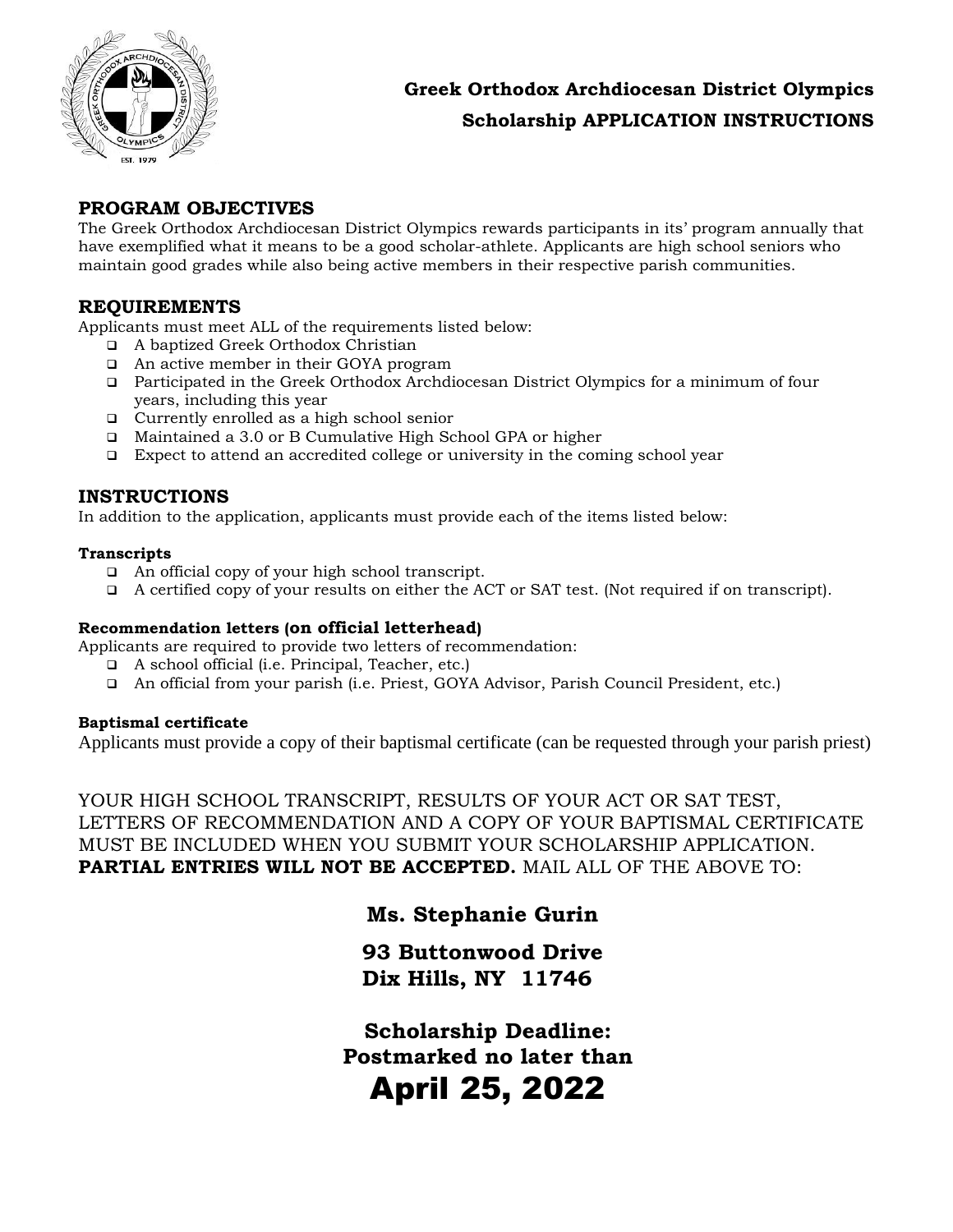

**Greek Orthodox Archdiocesan District Olympics**

# **Scholarship APPLICATION**

#### **Please type or print legibly. Do not use initials or abbreviations.**

#### **NAME IN FULL:**

| Last Name      |      |        |               |  | First and Middle Name |  |
|----------------|------|--------|---------------|--|-----------------------|--|
| <b>GENDER:</b> | Male | Female | Date of Birth |  |                       |  |

#### **APPLICANT'S CONTACT INFORMATION:**

| Address                                                    |            |  |                      |          |  |  |
|------------------------------------------------------------|------------|--|----------------------|----------|--|--|
|                                                            |            |  |                      |          |  |  |
| City                                                       |            |  | State                | Zip Code |  |  |
|                                                            |            |  |                      |          |  |  |
| Home Phone                                                 | Cell Phone |  | <b>Email Address</b> |          |  |  |
|                                                            |            |  |                      |          |  |  |
| <b>SCHOOL INFORMATION:</b>                                 |            |  |                      |          |  |  |
|                                                            |            |  |                      |          |  |  |
| Name of High School                                        |            |  |                      |          |  |  |
|                                                            |            |  |                      |          |  |  |
| City                                                       |            |  | <b>State</b>         | Zip Code |  |  |
|                                                            |            |  |                      |          |  |  |
| What college/university do you expect to attend this Fall? |            |  |                      |          |  |  |
|                                                            |            |  |                      |          |  |  |
|                                                            |            |  |                      |          |  |  |

# High School activities and involvement: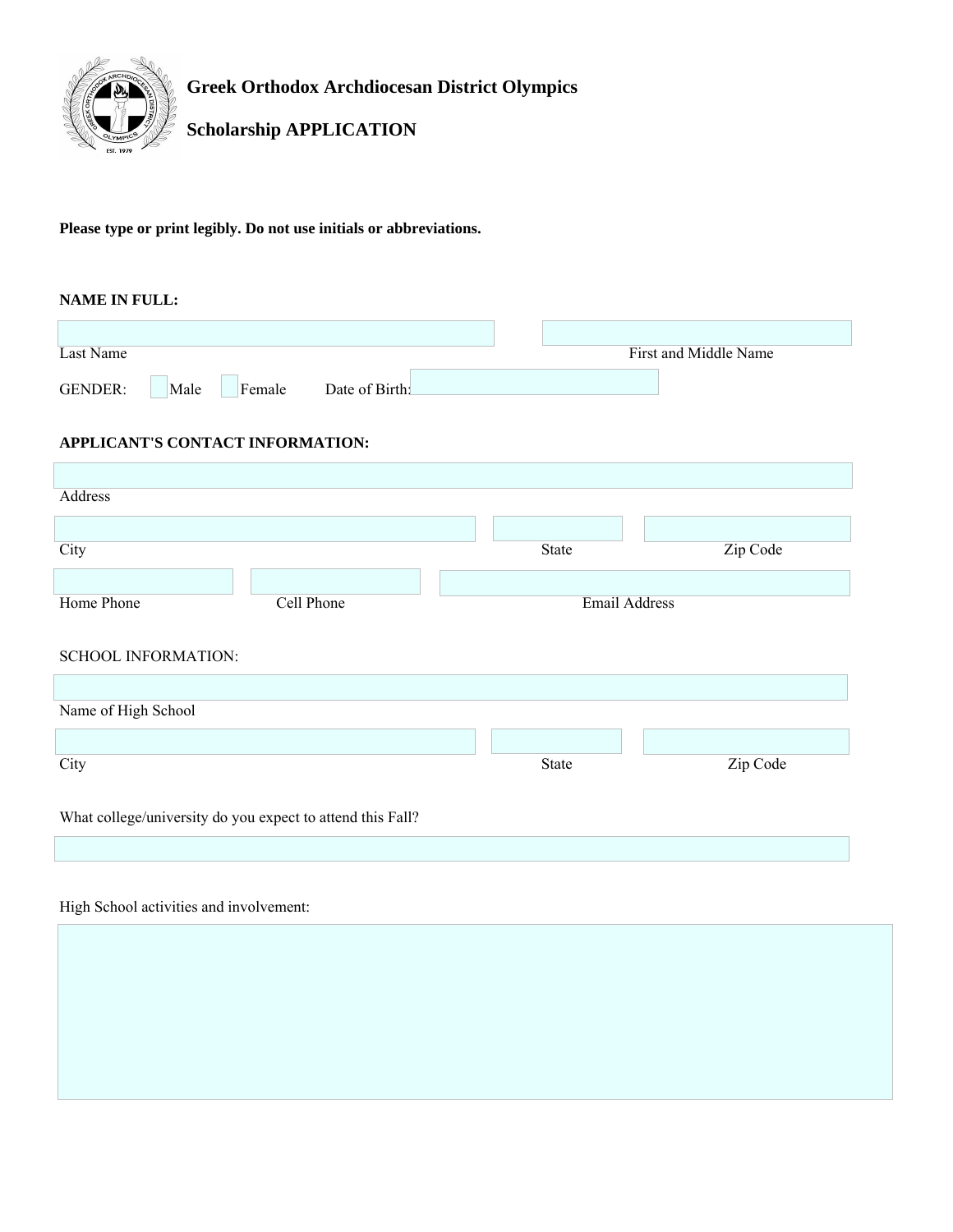## PARISH ACTIVITIES AND INVOLVEMENT:

| Parish Name                                                                                                                               |           | City/Town |  |  |  |
|-------------------------------------------------------------------------------------------------------------------------------------------|-----------|-----------|--|--|--|
| GREEK ORTHODOX ARCHDIOCESAN DISTRICT OLYMPICS INFORMATION:<br>How many years have you participated in the Olympics (including this year)? |           |           |  |  |  |
| GOYA years                                                                                                                                | JOY years |           |  |  |  |
| List events entered:                                                                                                                      |           |           |  |  |  |
|                                                                                                                                           |           |           |  |  |  |
|                                                                                                                                           |           |           |  |  |  |
|                                                                                                                                           |           |           |  |  |  |
|                                                                                                                                           |           |           |  |  |  |
|                                                                                                                                           |           |           |  |  |  |

# ADDITIONAL APPLICABLE INFORMATION: (i.e. volunteer services, work experience, etc.)